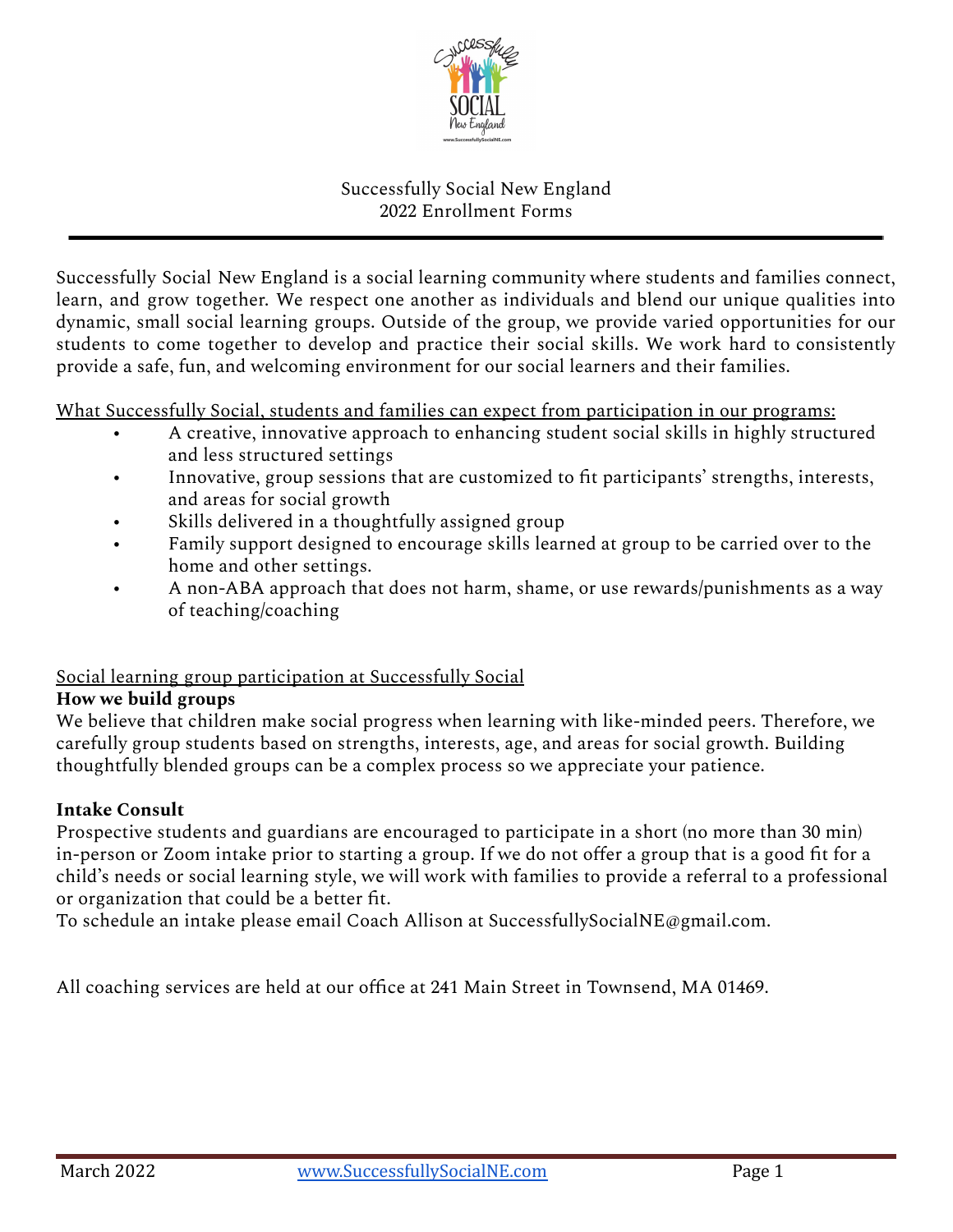

#### **Cost of Services for 2022**

We are happy to offer a variety of services to fit your family.

Weekly or Twice a Month Group Coaching Sessions

\$70/hour Group coaching meets either weekly or two Saturdays a month. Weekly sessions 1 hour- 50 mins of coaching & 10 mins parent follow up Twice a Month (Saturday) sessions are 1.5 hours- 75 mins coaching & 15 mins parent follow up

Individual Coaching  $$150/h$ our An opportunity to work one on one with a coach to focus on personal goals. Flexible scheduling

Brain Boosters Price TBD A holistic mental wellness supplement for children and parents.

Brain Chat Monthly Membership

\$25/hour

An hour long virtual monthly zoom call with Successfully Social coaches (Breann & Allison) for a Q&A, resources, and problem solving.

Laughter Yoga Club

Free!

An in person Laughter Club that meets once a month at the Prescott School Community Center in Groton, MA. Check our Facebook page for upcoming Laughter Yoga Club meetups.

**Sibling Discount for groups** 10% **School Observation** \$125/hour **Recommendation Report for School** \$200 **School IEP Meeting** \$175/hour **Report for IEP Meeting** \$400 per report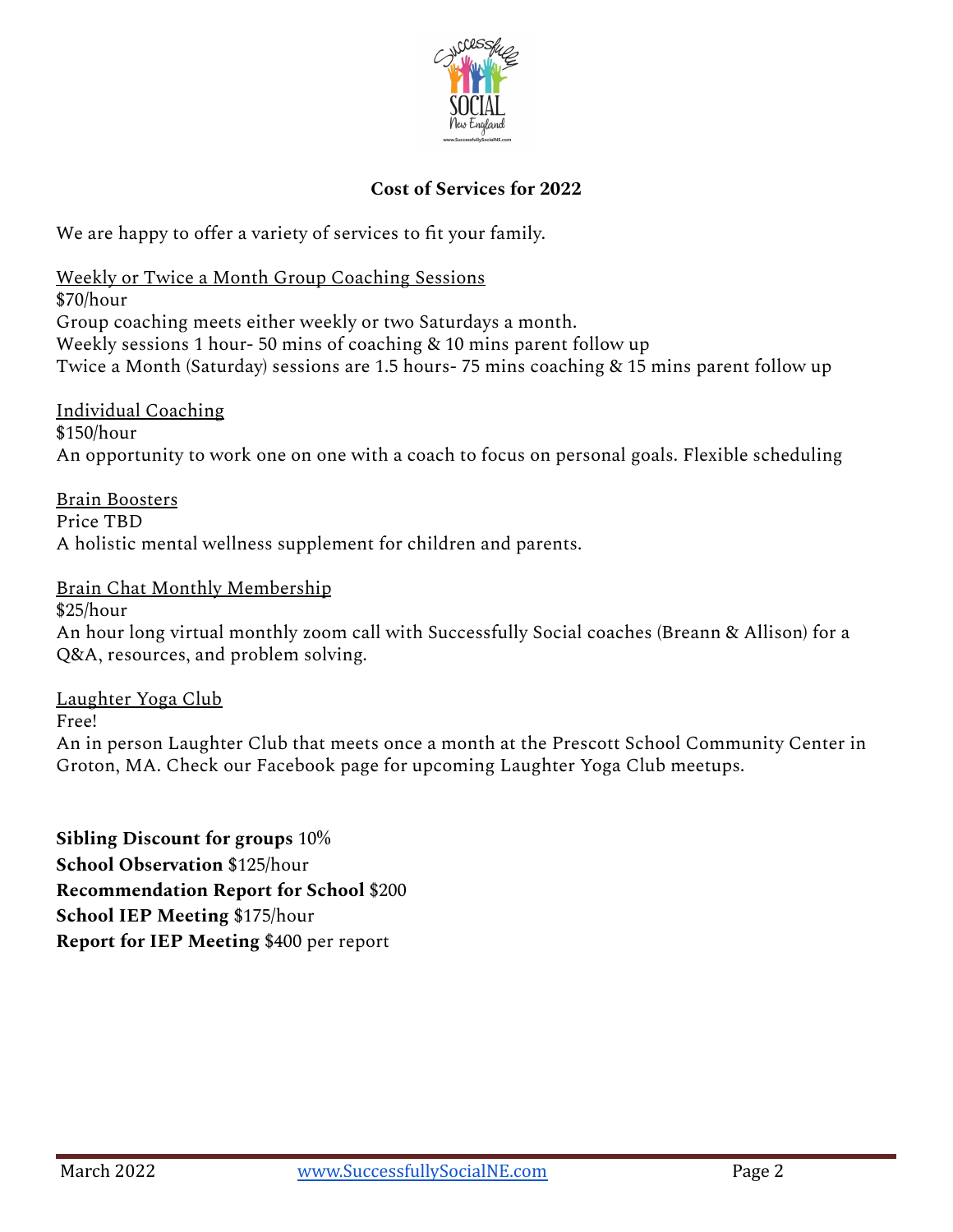

# **Payment**

Services/Groups are billed for prepayment. Payment for the first session should be made prior to attending the first group. Any client account carrying more than 30 day balance due will be considered 'on hold' pending payment arrangements. Services and/or group participation may be considered 'on hold' as well until payment arrangements have been confirmed.Payment is required at the time of service even if students must miss one or more sessions (except by written,prior approval).

Groups at Successfully Social are considered educational in nature, therefore, we do not accept health insurance. We will gladly provide families with a receipt of services, but are not able to directly communicate with health insurance companies, provide codes to health insurance companies, or bill to third parties.

Once a student is matched to a group, their space is guaranteed:

- 1. For the duration of the semester
- 2. Providing the account is current

3. Until the family notifies Successfully Social that the child will not be participating in the group the following month.

# **Discontinuing with group**

When you commit to our groups it is a semester long commitment(Sept-Dec). After the coaching sessions have begun we cannot issue a full refund. We understand that life happens and plans can change unexpectedly. If you need to pull your child from a group due to emergency or medical reasons a written notice is required. Clients can choose to save their credit for the Spring sessions or receive a 20% refund of the original payment.

A two week notice for group members that meet weekly and a 1 month notice for group members that meet twice a month. Families are expected to pay for any sessions - whether attended or not - for the month following notice of cancellation.

Please note the exceptions to this:

(1) documented emergency/medical reasons

(2) if Successfully Social cancels group and is unable to reschedule at a time the family can attend (this includes snow days)

### **Social Justice Fund**

We understand the price of our services, and the fact that being outside of the ABA structure means no reimbursement, leaves a barrier to access. In our ongoing efforts to be an anti-racist organization, we have created a Social Justice Fund for children of marginalized identities- specifically BIPOC and LGBTQIA to reduce the cost to families who could otherwise not afford services. If your family is interested in accessing this fund, please email [SuccessfullySocialNE@gmail.com](mailto:SuccessfullySocialNE@gmail.com) to begin this process.

For families not from a marginalized group, but otherwise experiencing financial barriers, please reach out about a payment plan.